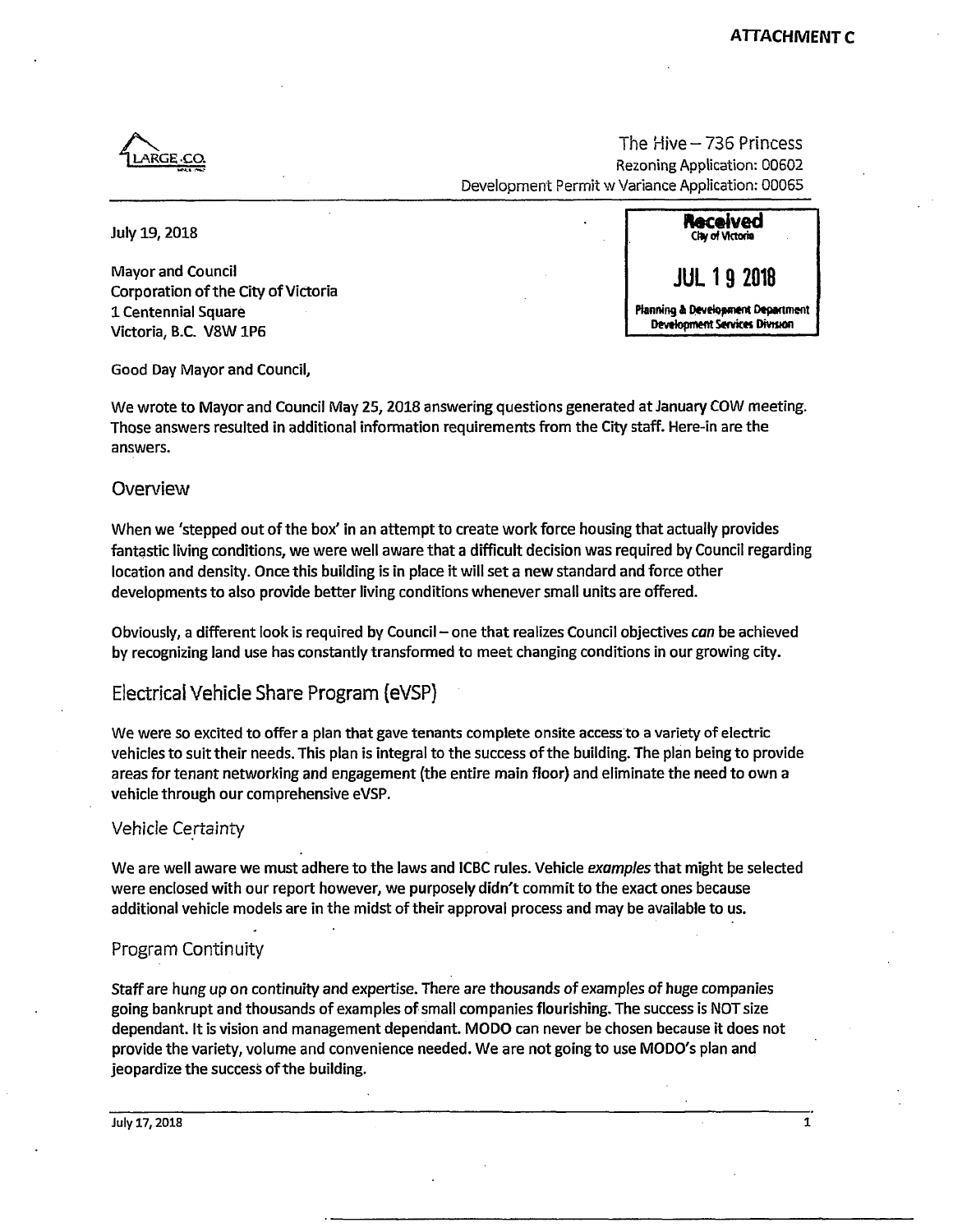

**This isn't a condo building where everybody just 'walks' when complete. No.... this is a rental building, and ongoing commitment to EVERY aspect is necessary for success. The best guarantee the City has is that failure would bankrupt the owners. We are willing to guarantee the car programme for 10 years. Beyond that, we will provide what the market demands. Given the EV infrastructure planning and promotion currently underway with the CRD, we expect the program will continue.** 

### **Management**

**Car rental is a very mature business and includes thousands of companies that offer less than 20 vehicles. All the policies, insurance practices, management and accounting systems are firmly established and in place. We have been asked to provide copies of all this information now (Gasp!). Building rentals also require similar systems. No one is asking for all the forms and procedures to ensure proper operations of the tenant rental or the coffee shop, yet all are integral to success. There should be no concern about operations. All are well established business practices.** 

#### **Security**

**The company will own the vehicles. This is far greater security than MODO. With MODO you just get a 'feeling' that they are strong and ongoing. We are willing to guarantee that we will own the vehicles included in our program. This is like having a bond and adequate security.** 

**Every operating business has risk. We have structured this to ensure that we have control of all aspects of the business so that high quality, reliable service is always available. This puts every aspect of the**  operation under our control - and we believe, ensures its success.

**All the risk is ours. The City has none - a good solid building will always be there, owned by someone.** 

## **Securing Affordabiiity**

**Affordability is secured through the CMHC plan (copy provided to the City previously). This plan identifies ALL 75 units offered at 10% below market for 10 years. CMHC are experts in affordable housing strategies and their logic is 'the need is now'. In their opinion, this plan provides the most positive impact to the City's current supply crisis.** 

**Rental rates are mandated by CMHC through an evaluation of a building appraisal. This exercise was done a year ago, but will need to be updated. The original rent roll from CHMC based on the original appraisal was provided to the City.** 

**National Trust is our agent and they are the largest funder of CMHC mortgages in Canada. They are responsible to audit our rents annually and if we are in any way non-compliant, the mortgage can be put into default.**